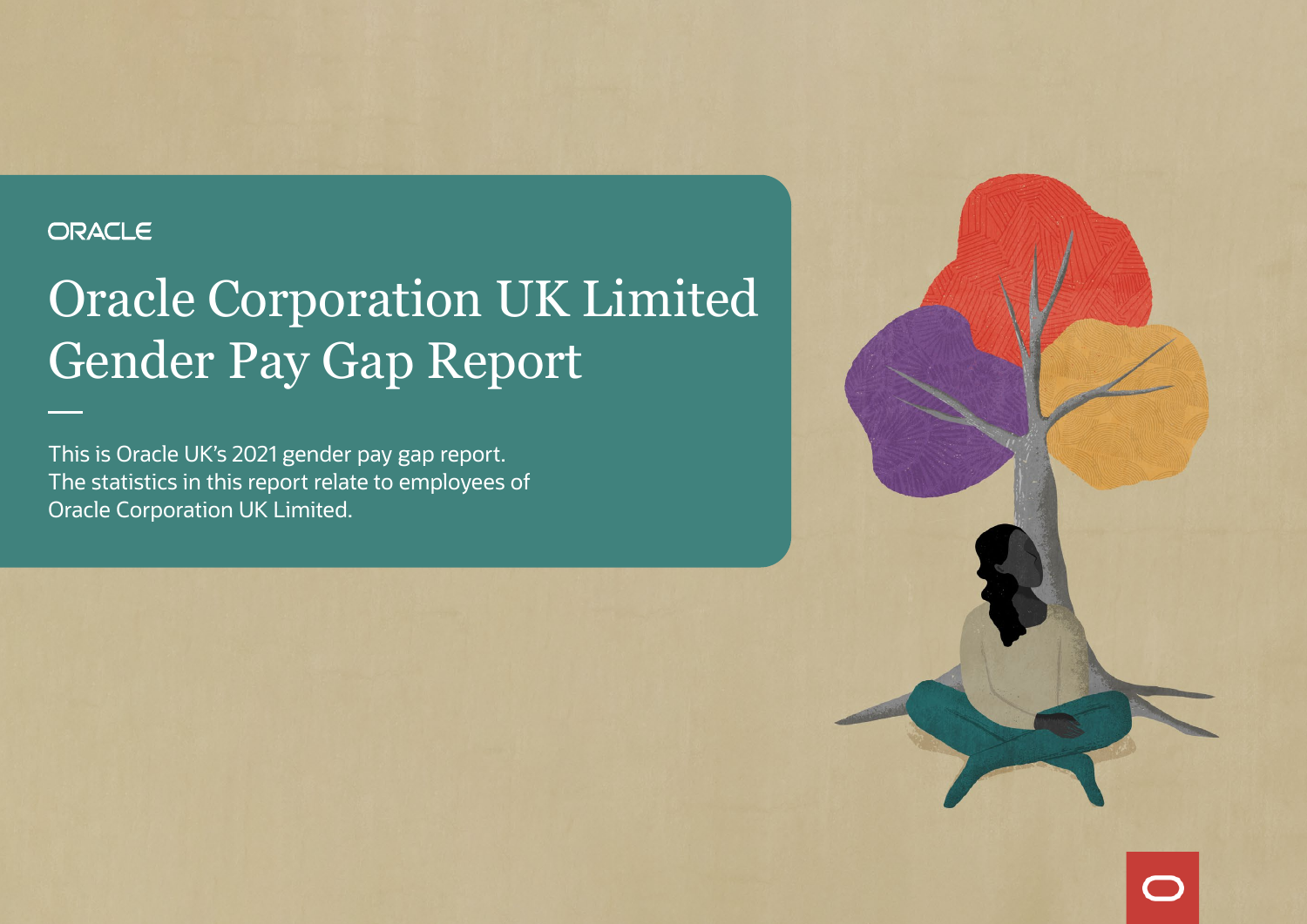## **Reporting Oracle's Gender Pay Gap**

**2021 Figures**



### **Pay Quartiles**

ORACLE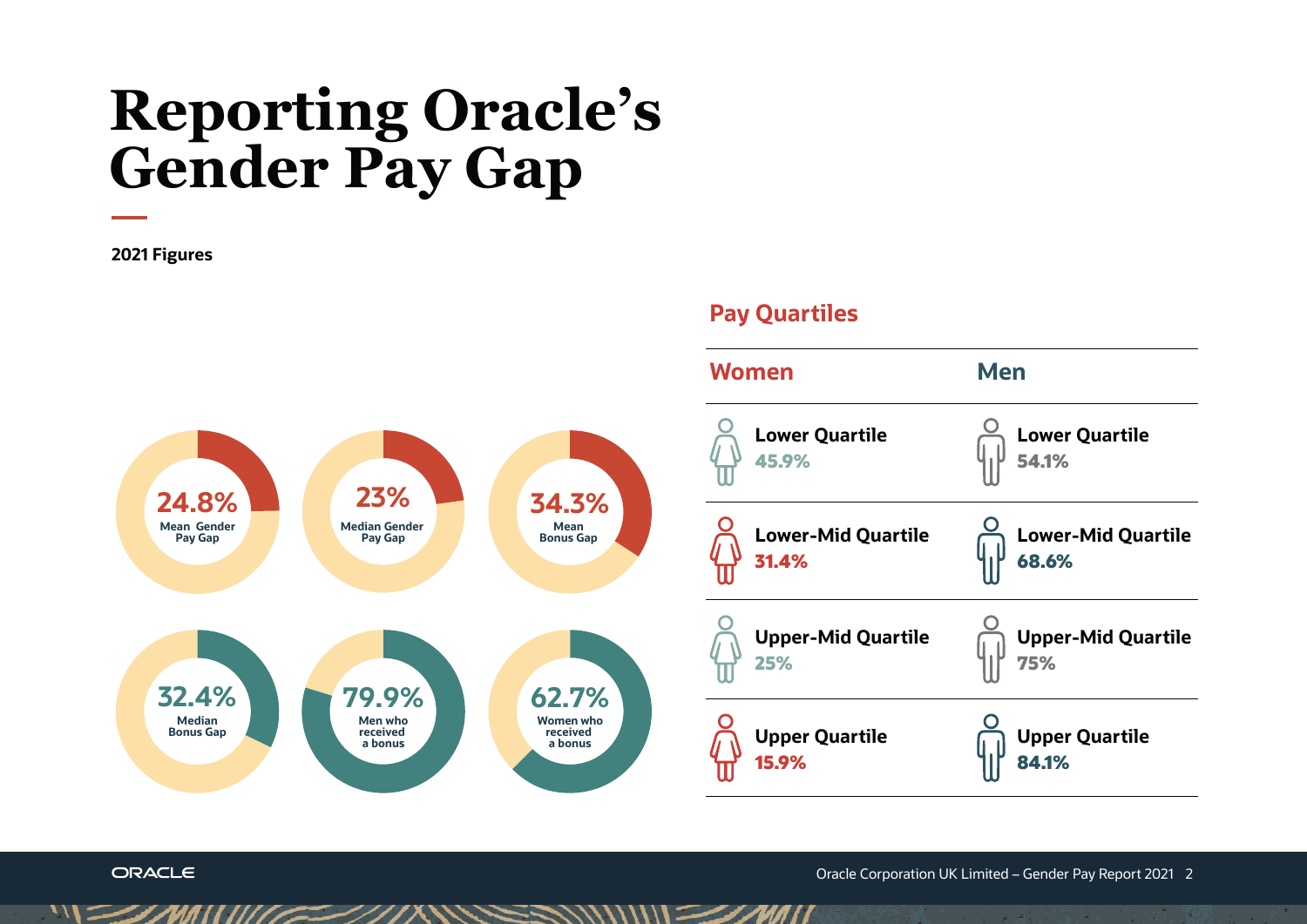# **Understanding Oracle's Gender Pay Gap**

#### **In the technology industry, there is a well-publicised gender imbalance across the employee population.**

Most higher paid jobs are filled by science, technology, engineering and maths (STEM) graduates and Oracle's UK workforce is typical of the historic gender mix of these professional groups. This has led to a larger proportion of men in higher paid jobs, which contributes significantly to the overall pay gap.

Whilst a number of external factors impact Oracle's ability to improve its UK gender pay statistics, the company remains committed to reducing its gender pay gap by keeping diversity and inclusion at its core.

Oracle continues a commitment to attract more women into the business and into higher levels within the organisation while working to ensure that a long-term career at Oracle remains an appealing proposition for women.

#### **To support this aim, Oracle continues to promote the following activities:**

#### **Recruiting & Hiring**

Oracle has policies and practices to raise opportunities through the recruiting and hiring process. This includes training for hiring managers and interview teams and deploying diversity ambassadors in recruiting activities to help reduce unconscious bias and engage with diverse talent considering jobs at Oracle.

Oracle also looks at recruitment attraction strategies to ensure the content on our career channels reaches and attracts women and underrepresented groups – for example, creating gender-neutral language for job descriptions and ads to help eliminate bias, and supporting return to work initiatives. Oracle UK's Return To Work events are a fantastic opportunity to help those wishing to relaunch their career if they have taken a career break for any reason.

#### **Education & Talent Development**

Fostering a professional, ethical, and respectful culture for all employees is a key objective for Oracle. To support this, Oracle has created the Oracle Global Compliance Training Program containing mandatory courses, such as training related to unconscious bias, that illustrate Oracle's core values and expectations.

By embedding inclusion into talent development, Oracle can support leadership development of historically underrepresented talent through specialised learning and development initiatives such as Oracle Women's Leadership program and Women's Leadership summits. Oracle's learning programme empowers leaders to be confident around inclusion, diversity, and equity and to create an inclusive culture.

and the same of the same of the same

 $\sim 100$ 

 $\overline{\phantom{a}}$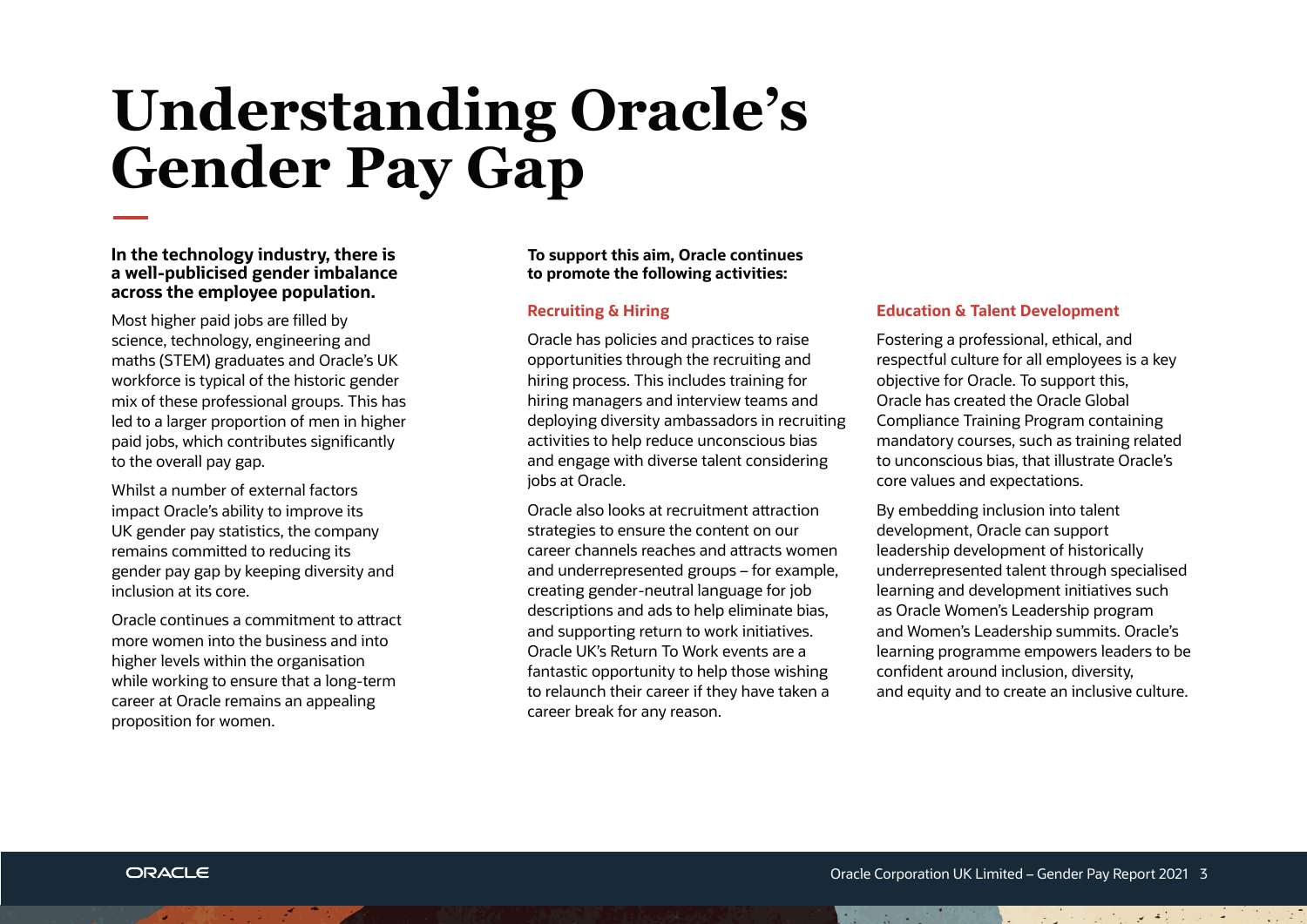#### **Inspiring an inclusive culture through community**

Oracle's employees can connect to global networks and resources that support their personal and professional growth and inspire inclusion for all internal communities, set up to engage employees of historically underrepresented groups and their allies.

The Oracle Women's Leadership programme offers employees the opportunity to enhance skills and develop leadership potential. The objective is to engage and empower current and future generations of Oracle women leaders to foster an inclusive and innovative workforce.

#### **Flexible Benefits & Working**

Oracle recognises the diverse lifestyles of its employees and the different stages they may be at in their personal and professional lives. Having a flexible benefits programme in the UK allows all employees to choose benefits that reflect their current circumstances and priorities. Oracle has a flexible working policy in place and appreciates the UK workforce is becoming increasingly diverse and includes a high percentage of parents and individuals with other caring responsibilities, a high proportion of which are women.

Oracle is constantly updating its views on flexible working to keep up to date with the constantly evolving demands of its employees.



**Whilst a number of external factors impact Oracle's ability to improve its UK gender pay statistics, the company remains committed to reducing its gender pay gap by keeping diversity and inclusion at its core.**

#### ORACLE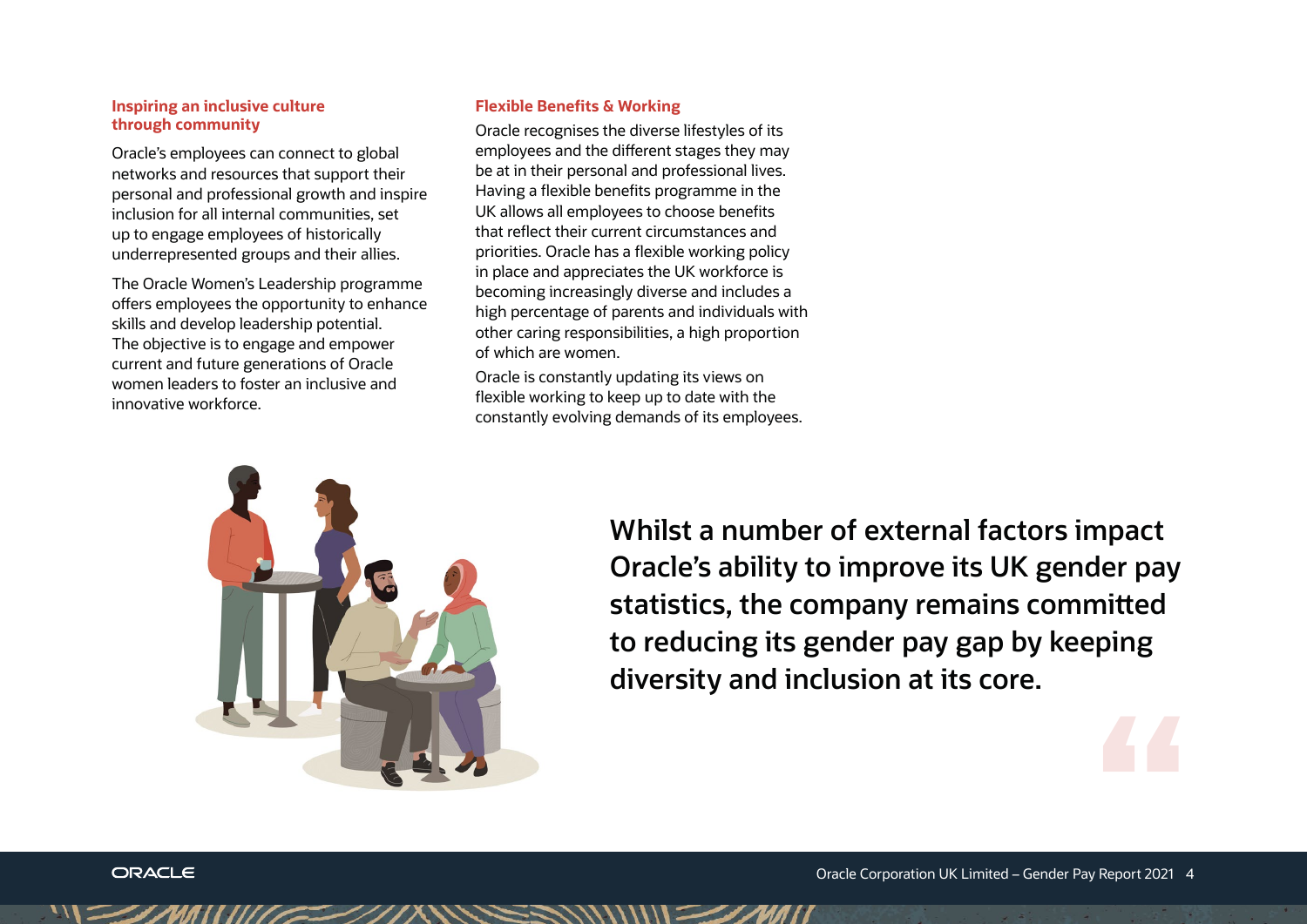

**Alla** 

and the same of the

 $\mathbb{R}^7$ 

 $\ddot{\phantom{a}}$ 

 $\mathcal{L}$ 

 $\cdot$   $\cdot$ 

 $\sim$   $\sim$ 

 $\cdot$  .